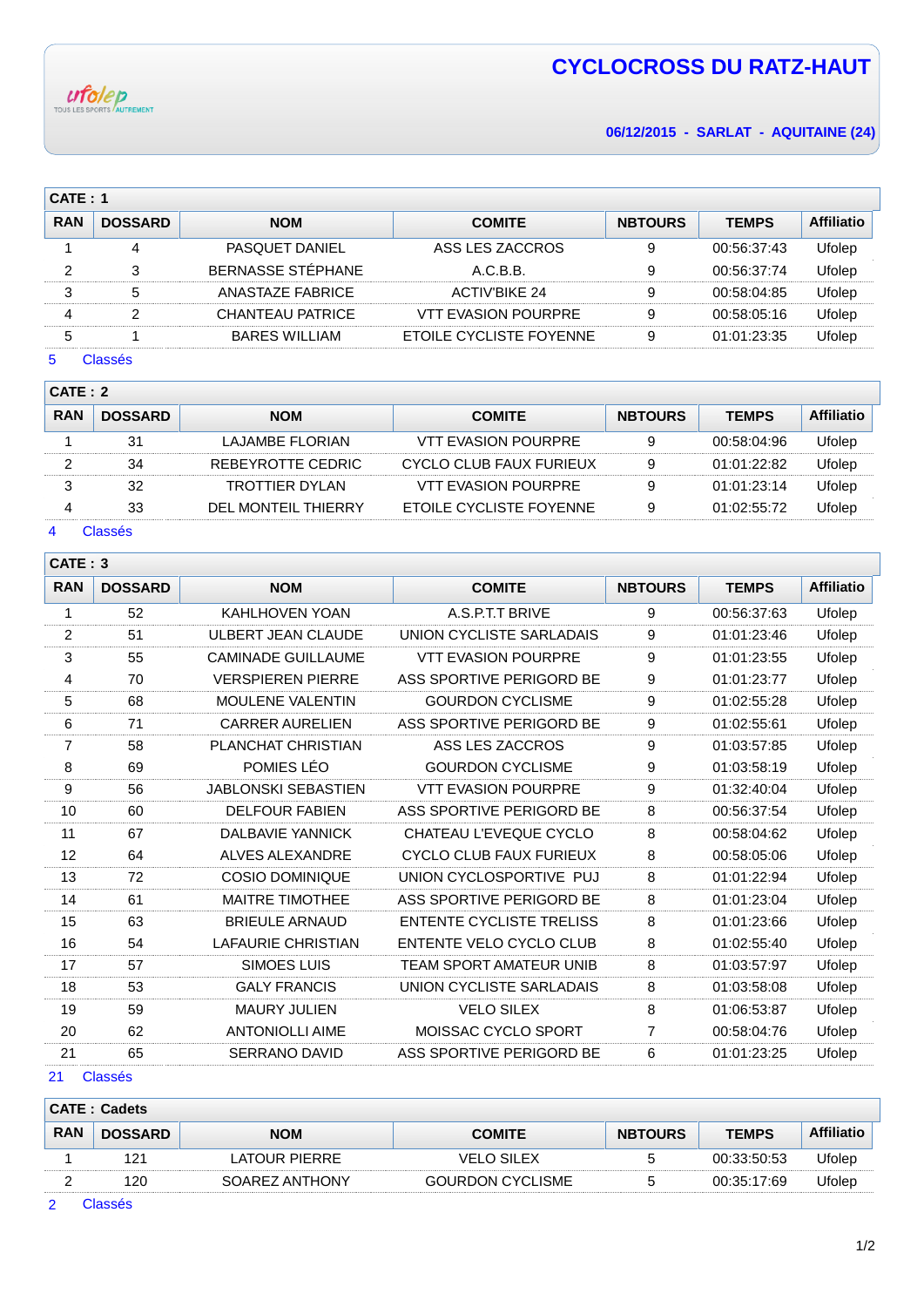| <b>CATE: Féminines</b> |                |                |                        |                |              |                   |  |  |
|------------------------|----------------|----------------|------------------------|----------------|--------------|-------------------|--|--|
| <b>RAN</b>             | <b>DOSSARD</b> | <b>NOM</b>     | <b>COMITE</b>          | <b>NBTOURS</b> | <b>TEMPS</b> | <b>Affiliatic</b> |  |  |
|                        | 140            | BELLAGARDE LEA | PUJOLS RANDO NATURE 47 |                | 00:39:02:41  | Ufolep            |  |  |

### 1 Classés

| <b>CATE: Minimes</b> |                |               |                          |                |              |                   |  |  |
|----------------------|----------------|---------------|--------------------------|----------------|--------------|-------------------|--|--|
| <b>RAN</b>           | <b>DOSSARD</b> | <b>NOM</b>    | <b>COMITE</b>            | <b>NBTOURS</b> | <b>TEMPS</b> | <b>Affiliatio</b> |  |  |
|                      | 101            | AUBERT THOMAS | <b>UC SARLAT</b>         | 4              | 00:25:42:15  | Ufolep            |  |  |
|                      | 102            | PINTOS MATEO  | ASS SPORTIVE PERIGORD BE |                | 00:25:42:78  | Ufolep            |  |  |
| ာ                    | Classés        |               |                          |                |              |                   |  |  |
|                      |                |               |                          |                |              |                   |  |  |